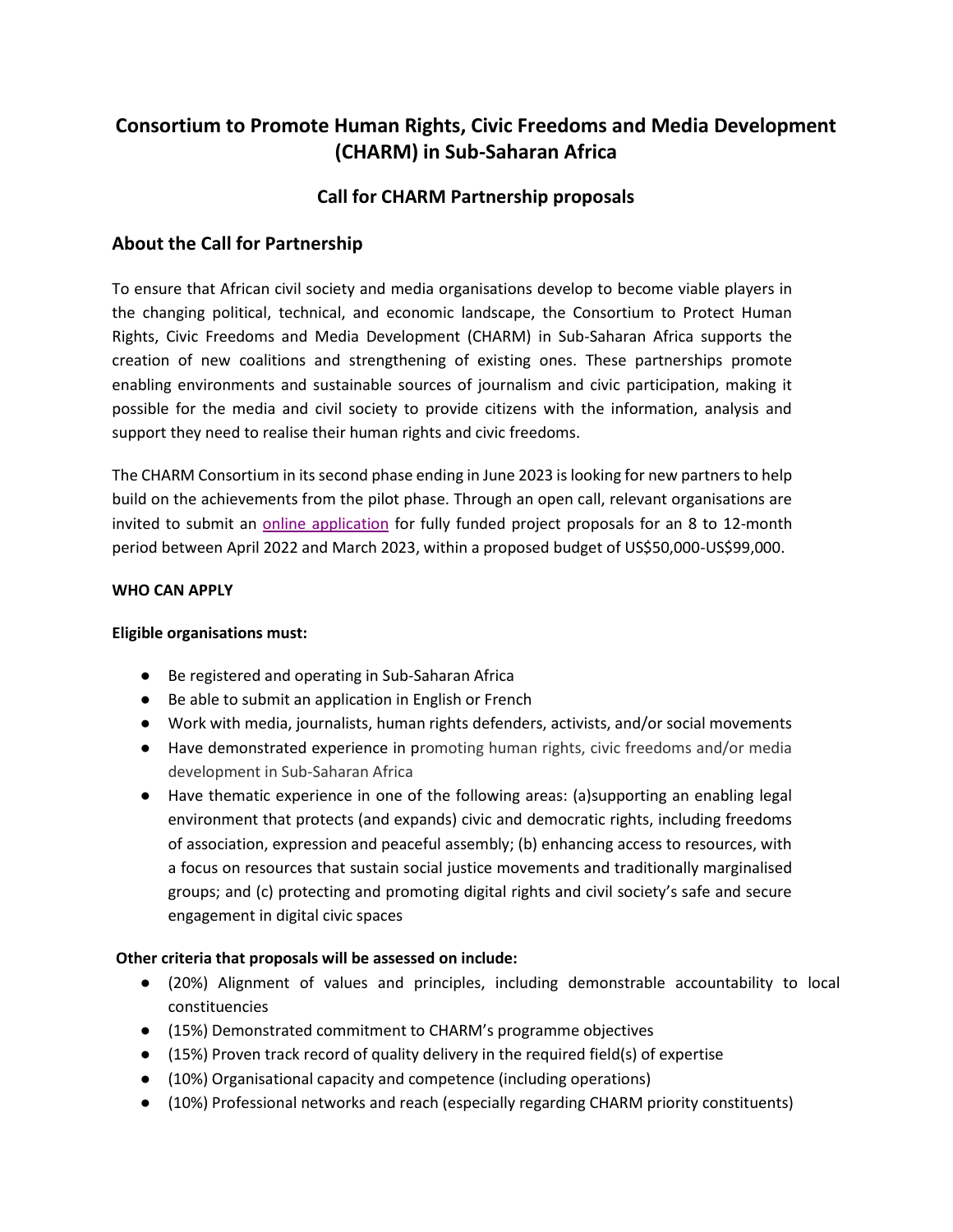- (10%) Interest and ability to help create a dynamic culture of knowledge-sharing and learning
- (10%) Feasibility of proposal and ability to make a meaningful contribution to CHARM programme within the period of implementation
- (10%) Value for money

Proposals will be further moderated based on Diversity and Inclusion considerations to ensure that the selected partner/s complement existing CHARM consortium members, including thematic expertise, geographic coverage, organisational size/type, etc.

## **HOW TO APPLY**

Interested applicants must follow these steps to apply for the **CHARM Call for Partnership Proposals**:

Interested applicants who meet the eligibility criterea can complete and submit the online application form. Applicants who do not meet the eligibility criteria will not have their applications scored.

\*\*\*Important note: **Th[e application form](https://app.smartsheet.com/b/form/e9d12a93348d4081bfe6c7b37154a6bd) must be completed and submitted online without exceptions**. We do not receive applications via email or any other channels.

**Deadline to submit the online [application form:](https://app.smartsheet.com/b/form/e9d12a93348d4081bfe6c7b37154a6bd) 20 February 2022.**

## **SELECTION PROCESS**

**CHARM Partnership Proposal** applicants will be selected through a staged process including:

- 1. Complete applications submitted by 21 February 2022 will be scored by the CHARM Coordination Team.
- 2. Top scoring applications will be sent to the CHARM Selection Committee for moderation and shortlisting; all applicants will be notified of their application status by 11 March.
- 3. Shortlisted applicants will be invited to submit a more detailed work plan and budget by 20 March, which will be assessed by the CHARM Coordination Team and Technical Leads.
- 4. Shortlisted applicants' work plans, budgets, and assessments will be sent to the CHARM Selection Committee who will determine the finalists.
- 5. Finalists will be invited to interviews with the CHARM Selection Committee from 28 to 31 March, and successful applicants will be notified by 1 April 2022.
- 6. Selected partners will complete the contracting process from 4 to 8 April 2022 and participate in CHARM induction meetings from 11 to 14 April 2022.

## **About CHARM**

The **Consortium to Promote Human Rights, Civic Freedoms and Media Development (CHARM)** in Sub-Saharan Africa is working collectively to nurture civil society, human rights defenders, independent media,